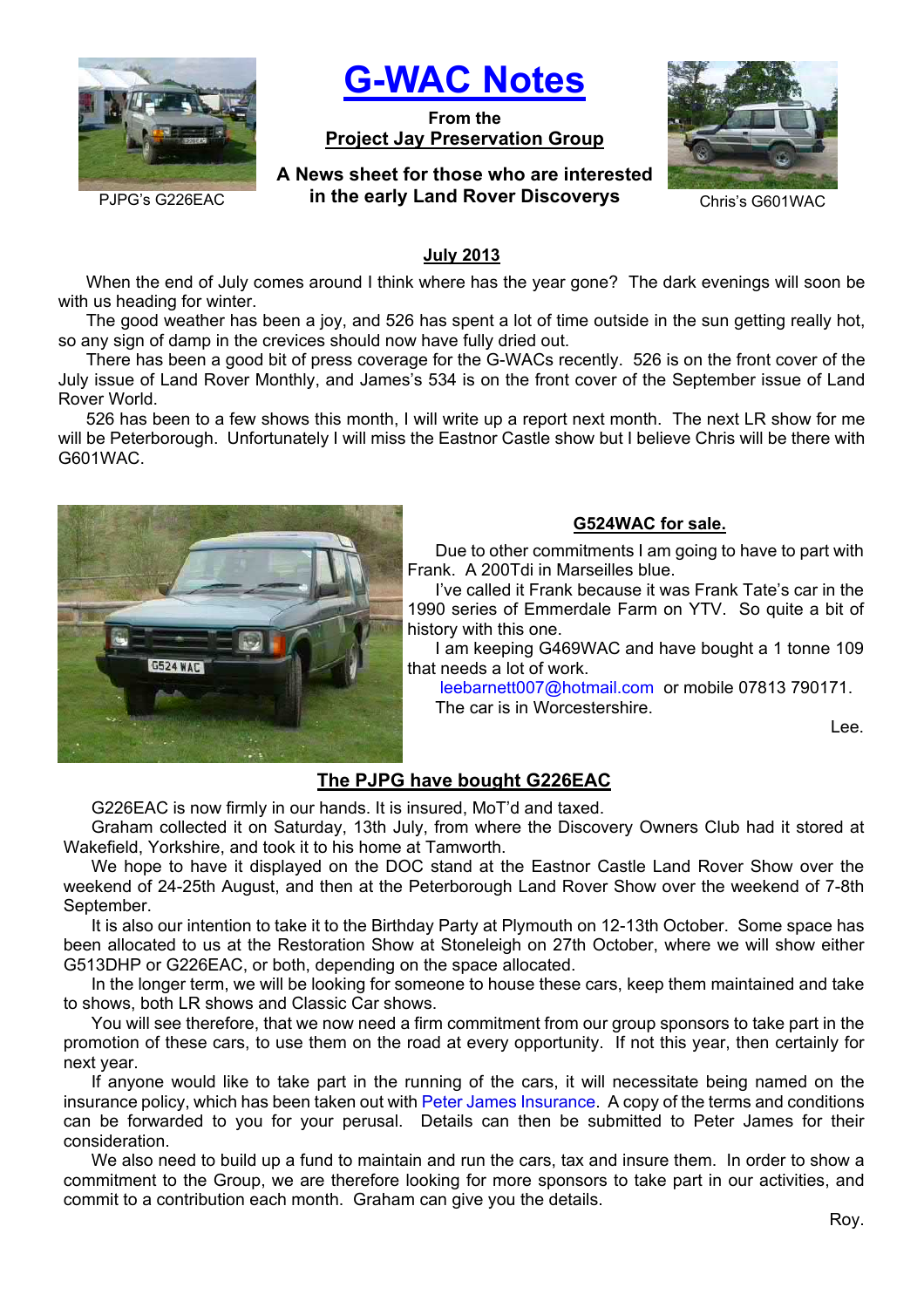## **G494 WAC in good hands.**

I did collect my G-WAC, on a trailer with a Transit van full of spares right up to the roof !

Nick Bates, the last owner, had been collecting any spares he came across over the years ready for the rebuild. I must thank him, as there are only a few parts I need to complete the rebuild. One item is a near side rear panel.

His brother was the first private owner after Land Rover sold it via auction to Rapid Rovers; it had been used as a training hack at Eastnor Castle for the Camel Trophy event. Rapid Rovers had repainted it from Sandglow colour, back to original blue, and removed the Husky winch and Terratrip tripmeter. The holes are still in the dash for the tripmeter.

The engine was replaced by Land Rover after 3000 miles! The car was sunk several times on the training ground at Eastnor Castle, and pictures show how much mud was left in after they sold it.

Nick bought it off his brother (who was a pilot for Concorde !) and used it for years as a commuting vehicle until it was stolen from a garage in Warwickshire, and used to steal a caravan. They tried to be remove the wheels, but they would not come off, so they raced it around a field without the nuts on until they came off, resulting in all four wheel arches being damaged. After this, Nick put it in his garage and decided to start a rebuild, but sadly he never got round to it.







I plan to carry on his good work and will start with removing the shell and do a rebuild from the chassis up. I intend to put it back how it left Land Rover, in Sandglow, with winch and a Terratrip. You can still see in places the three layers of paint.

Nick gave me pictures of it when it was being re-built at Rapid Rovers, and will be sending more history that he has, when he returns up to Warwickshire.

I am based in Highampton, near Okehampton, Devon. Always been a Land Rover fan, passed on by my Dad as we lived only a few miles from Lode Lane. I now run a small family owned Land Rover service and repair garage at the farm I live on. I also have an electrical and plumbing business.

We specialize in full chassis up rebuilds on all Land Rovers, and currently have several being rebuilt for the States. For

myself I own a '71 series 2a SWB, '73 Range Rover Classic, '86 Ninety, '89 v8 Defender, '04 Td5 Disco and two more Defenders ready for rebuild - so have my work cut out. I intend to get 494 ready for the 25th Birthday Party next year, so fingers crossed.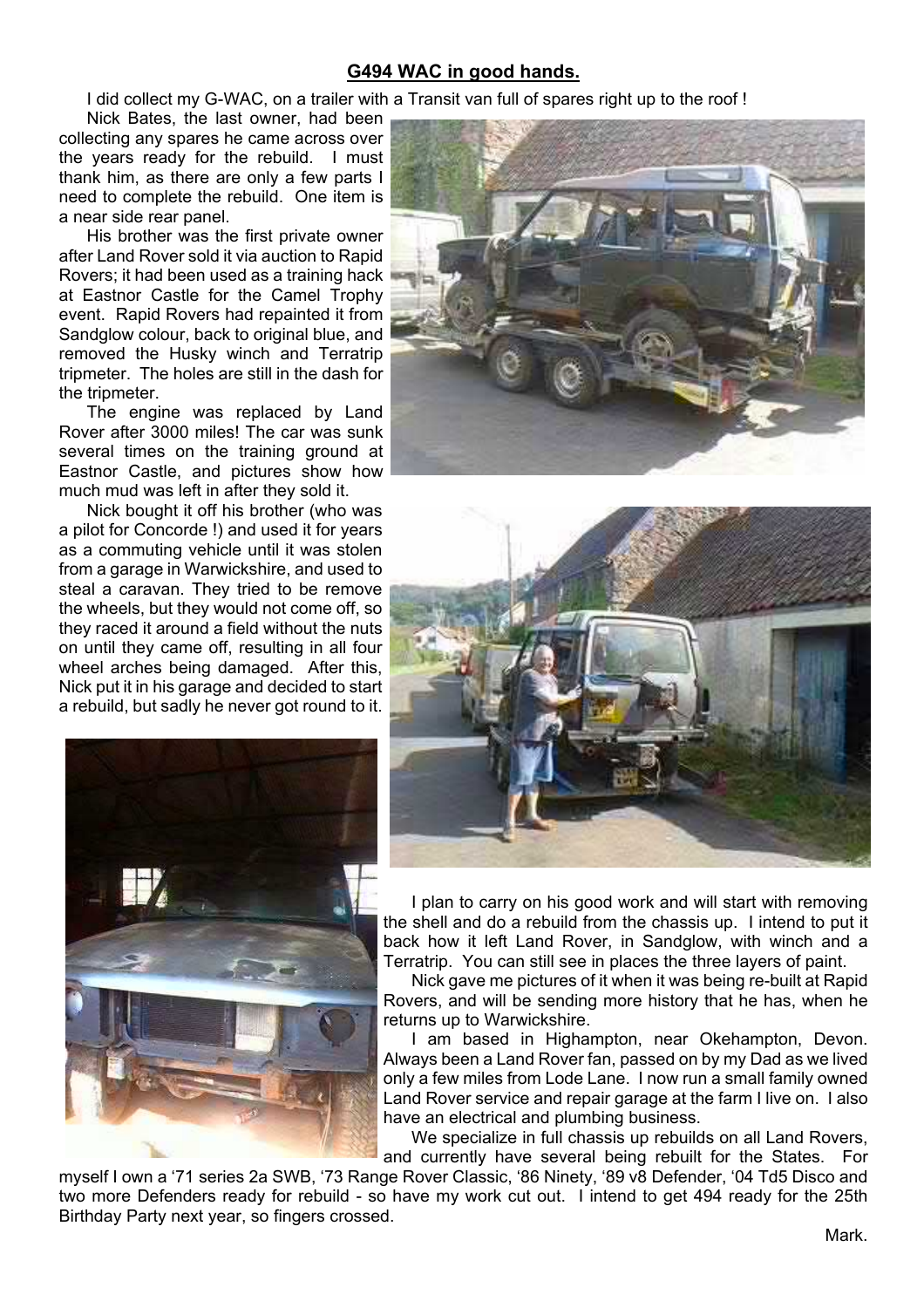#### **Current known owners of launch cars. @ July 2013.**

G457WAC Mark Wheatley G459WAC. (Amphibian) and Rover G461WAC John Boucher<br>G463WAC John Boucher<br>Jan Rawlings. G465WAC, G478WAC & G526WAC Roy Preston.<br>C469WAC & G524WAC ROY ROY Ree Barnett G469WAC & G524WAC<br>G470WAC G480WAC, G482WAC & G486WAC David Ashburner<br>G488WAC Clive Richfield G490WAC & G496WAC G494WAC Mark Harrow G510WAC Mark Harrow G510WAC Music Music Music Music Music Music Music Music Music Music Mu<br>
Mick Prior G510WAC<br>G511WAC G511WAC Colin Crossley<br>G534WAC Colin Crossley Colin Crossley<br>James Bracker

lan Rawlings. Frank Elson. Clive Richfield<br>Rob Ivins James Brackenbury

There were 86 cars registered on 01.10.89 from G451WAC to G537WAC, with the exception of G500WAC.

#### **Other known launch cars on DVLA site.**

G466WAC, G477WAC, and G525WAC

#### **Other pre-production, G-WACs and early cars**

| <b>B62 COH &amp; C60 JKG</b><br>C742HUH<br>G226EAC<br>G513DHP | Philip Bashall (The Dunsfold Collection)<br><b>Charles Whitaker</b><br>Project Jay Preservation Group<br>Project Jay Preservation Group |
|---------------------------------------------------------------|-----------------------------------------------------------------------------------------------------------------------------------------|
| G279WAC                                                       | Neal                                                                                                                                    |
| G302WAC                                                       | Sandy Andrews                                                                                                                           |
| G308WAC                                                       | Robin Gray                                                                                                                              |
| G310WAC                                                       | Mark Simpson                                                                                                                            |
| G311WAC                                                       | Ivor Ramsden                                                                                                                            |
| G312WAC                                                       | Simon Purcell                                                                                                                           |
| G316WAC                                                       | David Cox                                                                                                                               |
| G395WAC                                                       | Sean Coleman                                                                                                                            |
| G405WAC                                                       | Harry Harrison                                                                                                                          |
| G406WAC & G101GEL                                             | Keith Britton                                                                                                                           |
| G410WAC                                                       | Corin Messenger                                                                                                                         |
| G563WAC                                                       | David Spirrett.                                                                                                                         |
| G601WAC                                                       | Chris Lowe                                                                                                                              |
| G603WAC                                                       | lan Redfern                                                                                                                             |
| G610WAC                                                       | Kevin Bond                                                                                                                              |
| G611WAC                                                       | Jamie Menzies                                                                                                                           |
| G618WAC                                                       | Johan Pruyensen negotiating to buy.                                                                                                     |
| G635WAC                                                       | Alec Gatherer                                                                                                                           |
|                                                               |                                                                                                                                         |
| A482JAC                                                       | Joel Prior                                                                                                                              |
| G28 RMW                                                       | Glyn Jones                                                                                                                              |
| G41 VHA                                                       | Simon Tinkler                                                                                                                           |
| G43 KWO                                                       | <b>Victor Mitchell</b>                                                                                                                  |
| G67 RYJ                                                       | Alan Mitchell                                                                                                                           |
| G229TDV                                                       | Wesley Beynon                                                                                                                           |
| G234CBG                                                       | Dan Hunter                                                                                                                              |
| G374UYR                                                       | Jack Straw                                                                                                                              |
| G442AJM                                                       | Scott Seacombe                                                                                                                          |
| G466KUH                                                       | Tom Partridge                                                                                                                           |
| G5530WD                                                       | J Herod.                                                                                                                                |
| G656RYB                                                       | Graham Welch                                                                                                                            |
| G711YRY                                                       | <b>Peter Hares</b>                                                                                                                      |
| G757SGX                                                       | Paul Bishop                                                                                                                             |
| G767NRH                                                       | David Ashburner                                                                                                                         |
| G834FPR                                                       | Sue Virgin                                                                                                                              |
| G892VPM                                                       | Mike E Hall                                                                                                                             |
| G942UTT                                                       | Keith Taylor                                                                                                                            |
| G987LKU                                                       | Andy Greer                                                                                                                              |
| H776POJ                                                       | Duncan Campbell                                                                                                                         |
| H871EWK                                                       | <b>Mark Hardwick</b>                                                                                                                    |
| J140OAC Ambulance                                             | Neil Witt.                                                                                                                              |
| J463HVK Ambulance                                             | <b>William Wallace</b>                                                                                                                  |
| 3656 TW 24                                                    | Keith S L Daffern. (France)                                                                                                             |
| AZ-829-TJ                                                     | Raymond Bechetoille (France)                                                                                                            |
| Camel. Awaiting export to the USA                             | Robert Blanchard (USA)                                                                                                                  |